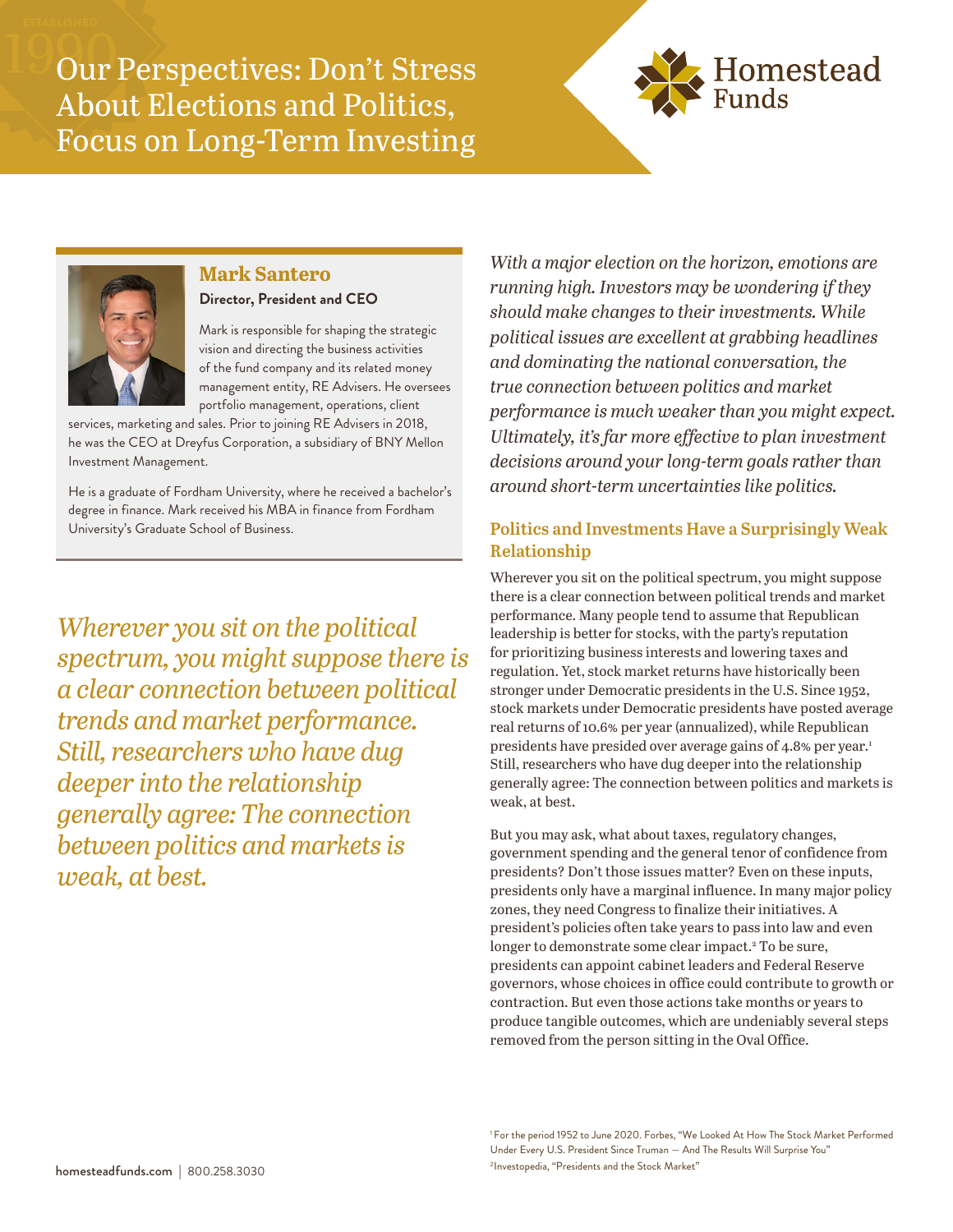## *While politics gobble up a fair share of the news flow, they probably shouldn't determine your longer-term investment plan.*

Indeed, it seems that most of the stock market's performance under specific presidents or parties is determined by another force altogether: luck. It's down to the timing of things that are truly out of a president's control: jumps in technology or other productivity drivers, economic growth around the rest of the world, inflation trends, oil price shocks, pandemics and so on. These factors (among many others!) have a far greater impact on markets than any president or political party.3

## **After Upsets, Markets Are Surprisingly Resilient**

For those who still aren't convinced, consider this: Markets disrupted by political surprises or upsets have proven surprisingly resilient. Stock markets fell 6.6% when President Eisenhower suffered a heart attack but recovered by 2.3% the day after. When John F. Kennedy, Jr. was assassinated, markets tumbled nearly 3% but fully recovered the next day. On the evening of President Trump's 2016 election, overnight futures tumbled more than 5% — triggering the stop-trading mechanism — yet markets closed up more than 1% the day after.

#### **Here's how U.S. stocks reacted to major political news in the past.**

|                                           |                                | S&P 500 Price Returns |                         |
|-------------------------------------------|--------------------------------|-----------------------|-------------------------|
| Disrupted Event                           | Day of Event                   | Market<br>Reaction    | Following<br>Market Day |
| Eisenhower's heart<br>attack              | Sunday,<br>September 25, 1955  | $-6.62%$              | 2.28%                   |
| <b>JFK</b> assassination                  | Friday,<br>November 22, 1963   | $-2.81%$              | 3.98%                   |
| Trump's surprise<br>election <sup>*</sup> | Wednesday,<br>November 9, 2016 | $-5.0%$               | 1.11%                   |

Source: Yahoo! Finance, \*Forbes, Here's How The Stock Market Has Performed Before, During, And After Presidential Elections

We see these short turnarounds as another bit of evidence suggesting that politics just aren't that influential to investment returns. Political leadership can have some impact on the economy and the markets, but the force is far weaker than the many other influences that figure in to investment values.

## **Mindset Shift: Focus on the Long Term**

While politics gobble up a fair share of the news flow, they probably shouldn't determine your longer-term investment plan. For mutual fund investors, we see three clear reasons why a long-term perspective is a far more accurate compass when it comes to making investment decisions:

- **1.** A long-term plan is the best way to use a mutual fund. Mutual funds are already diversified by Design: They contain many holdings and span a range of sectors and companies. As a basket of holdings, they are also "valued" once a day, at closing. For this reason, mutual funds are not meant to be day-traded (sold or repurchased in the same day); they are a poor tool for making short-term bets.
- **2.** A long-term plan maximizes time *in* the market rather than trying to "time" the market. A long-term plan is all about setting the right mix of investments for your needs and allowing those investments the time to ride out bumps and capture the longterm gains in markets. Gains tend to build on one another with the power of compounding, for patient investors. This strategy frees you from trying to "time" the market – guessing where the peaks and valleys are in the bumpy day to day.
- **3.** A long-term plan takes emotions out of decisions. Decisionmaking is not always a reliable process. In other words, your emotions in one moment can drive you to choose things you wouldn't pick from a different state of mind. Remember how your mom would tell you to "sleep on it" when it was time to make a big decision? With the benefit of experience, we can all recognize that different emotional states drive us to weigh risks and rewards differently. Having a long-term plan makes it less likely that emotions will unduly factor into your decision making.In that way, it removes the burden of managing stresses and emotions.

The power of compounding is a mathematical principal. It is not a promise of any investment's future return.

<sup>3</sup>University of Chicago Booth School of Business, "Political Cycles and Stock Returns"

2 | homesteadfunds.com | 800.258.3030